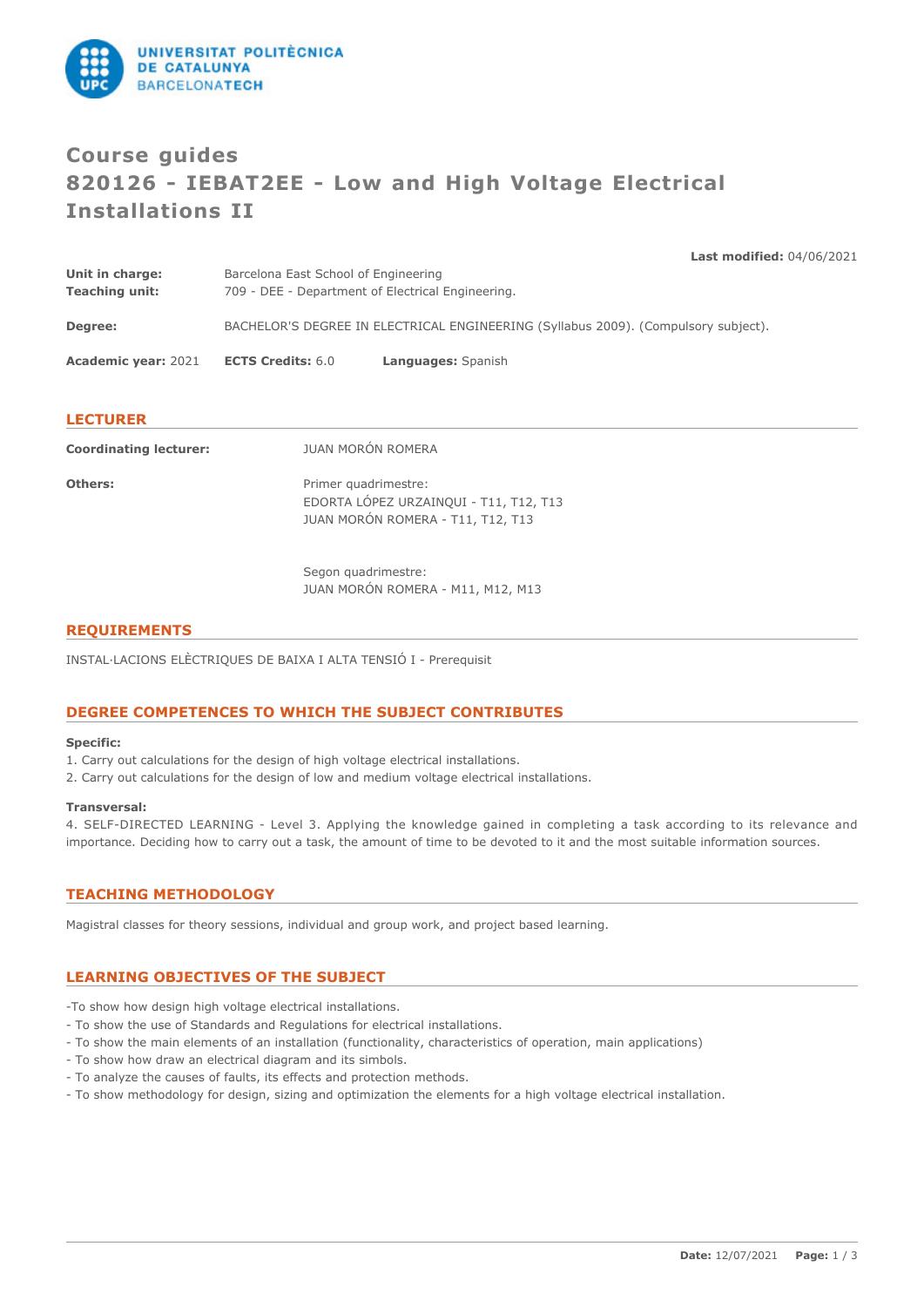

# **STUDY LOAD**

| <b>Type</b>       | <b>Hours</b> | Percentage |
|-------------------|--------------|------------|
| Hours small group | 15,0         | 10.00      |
| Self study        | 90,0         | 60.00      |
| Hours large group | 45,0         | 30.00      |

**Total learning time:** 150 h

# **CONTENTS**

**Unit 1. Electrical Installation for High Voltage: Generalities.**

**Full-or-part-time:** 12h Theory classes: 3h Self study : 9h

### **Unit 2. Electrical Calculations Techniques.**

**Full-or-part-time:** 35h Theory classes: 12h Laboratory classes: 4h Self study : 19h

# **Unit 3. Main elements for HV installations**

**Full-or-part-time:** 21h Theory classes: 9h Self study : 12h

# **Unit 4. Protective Relays**

**Full-or-part-time:** 15h Theory classes: 6h Self study : 9h

# **Unit 5. Ground installation**

**Full-or-part-time:** 19h Theory classes: 4h 30m Laboratory classes: 4h Self study : 10h 30m